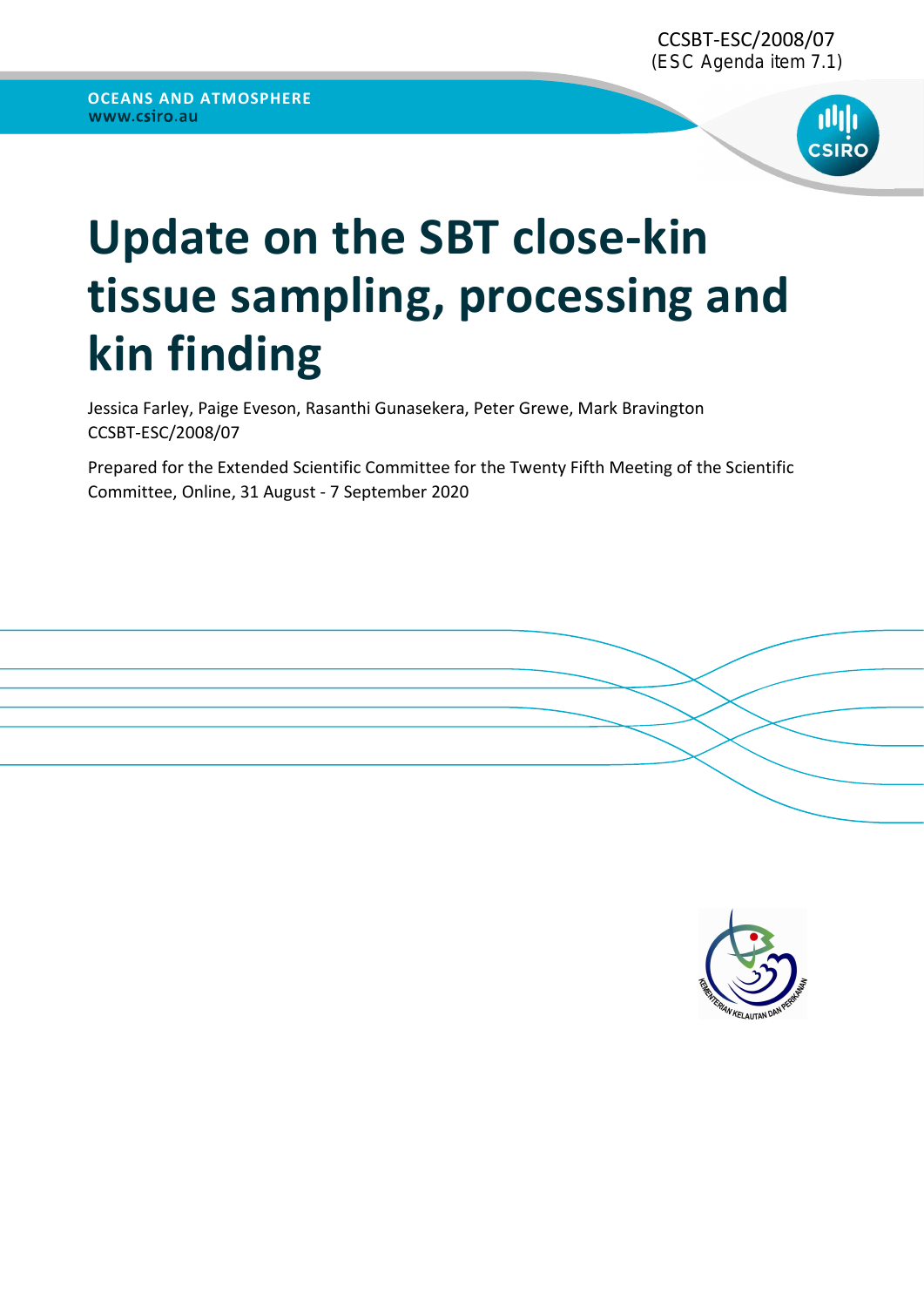### **Citation**

Farley J, Eveson P, Gunasekera R, Grewe P, Bravington M (2020). Update on the SBT close-kin tissue sampling, processing, kin-finding and long term sample storage. CCSBT-ESC/2008/07, Twenty Fifth Meeting of the Scientific Committee, Online, 31 August - 7 September 2020

#### Copyright

© Commonwealth Scientific and Industrial Research Organisation 2020. To the extent permitted by law, all rights are reserved and no part of this publication covered by copyright may be reproduced or copied in any form or by any means except with the written permission of CSIRO.

#### Important disclaimer

CSIRO advises that the information contained in this publication comprises general statements based on scientific research. The reader is advised and needs to be aware that such information may be incomplete or unable to be used in any specific situation. No reliance or actions must therefore be made on that information without seeking prior expert professional, scientific and technical advice. To the extent permitted by law, CSIRO (including its employees and consultants) excludes all liability to any person for any consequences, including but not limited to all losses, damages, costs, expenses and any other compensation, arising directly or indirectly from using this publication (in part or in whole) and any information or material contained in it.

CSIRO is committed to providing web accessible content wherever possible. If you are having difficulties with accessing this document please contact csiroenquiries@csiro.au.

#### Acknowledgments

The SBT sampling program in Indonesia would not be possible without the significant corporation of the the scientist team at Research Institute for Tuna Fisheries (Bali), and in particular that of Mr Kiroan Siregar and Mr Rusjas Mashar and other staff involved in measuring SBT and collecting tissue (and otolith) samples in Indonesia. The cooperation of the longline tuna industry (coordinated through Asosiasi Tuna Longline Indonesia) and the individual processing companies in providing access and facilities to carry out the sampling is much appreciated. We also thank Adam Kemp at Seatec Pty Ltd for sampling juveniles in Australia, and the Australian Southern Bluefin Tuna Industry Association (ASBTIA) for their ongoing support. We also thank Shane Baylis for work on the R package used for kin-finding ('kinference'). This work was funded by the Commission for the Conservation of Southern Bluefin Tuna and CSIRO Oceans and Atmosphere.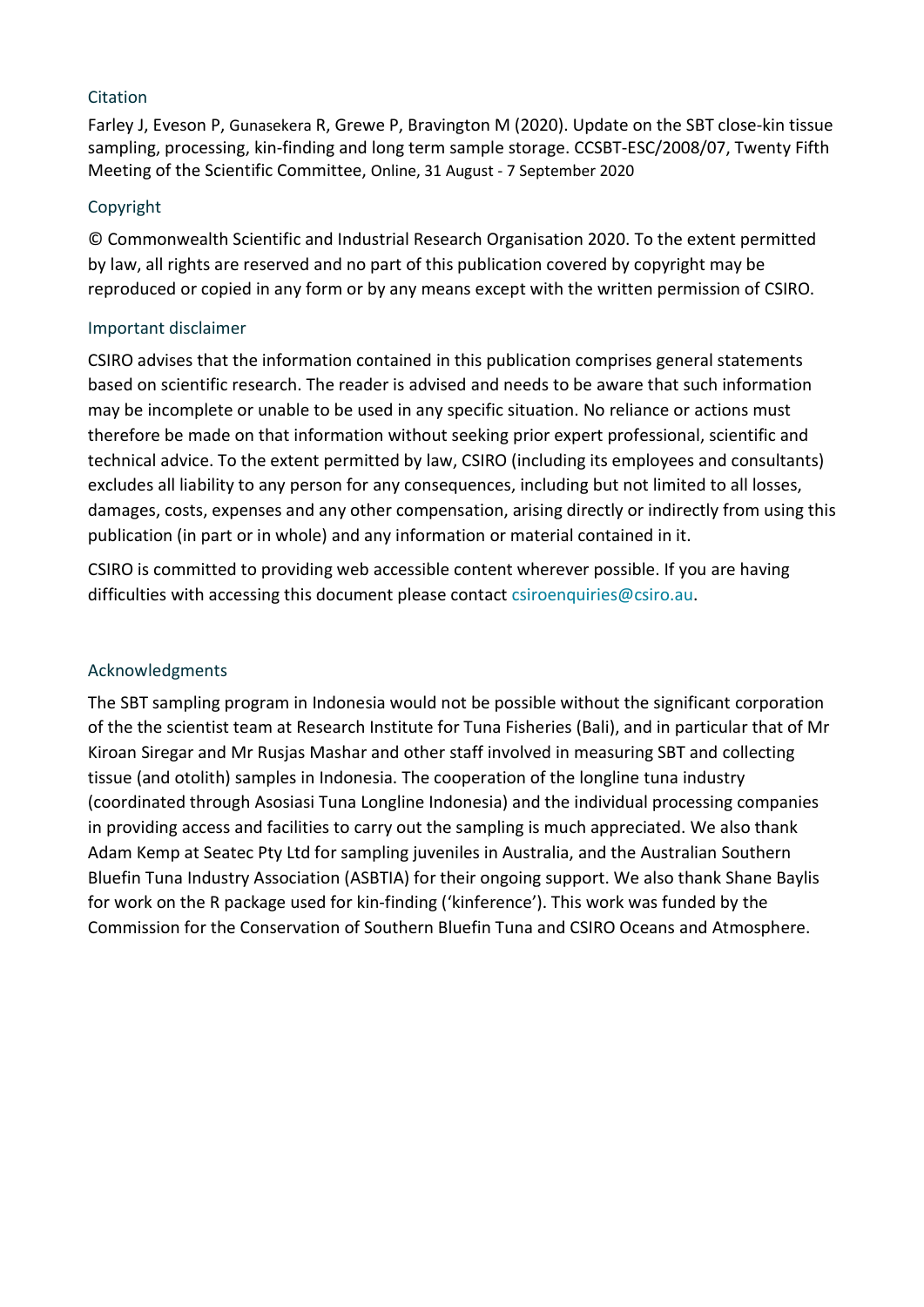### **Contents**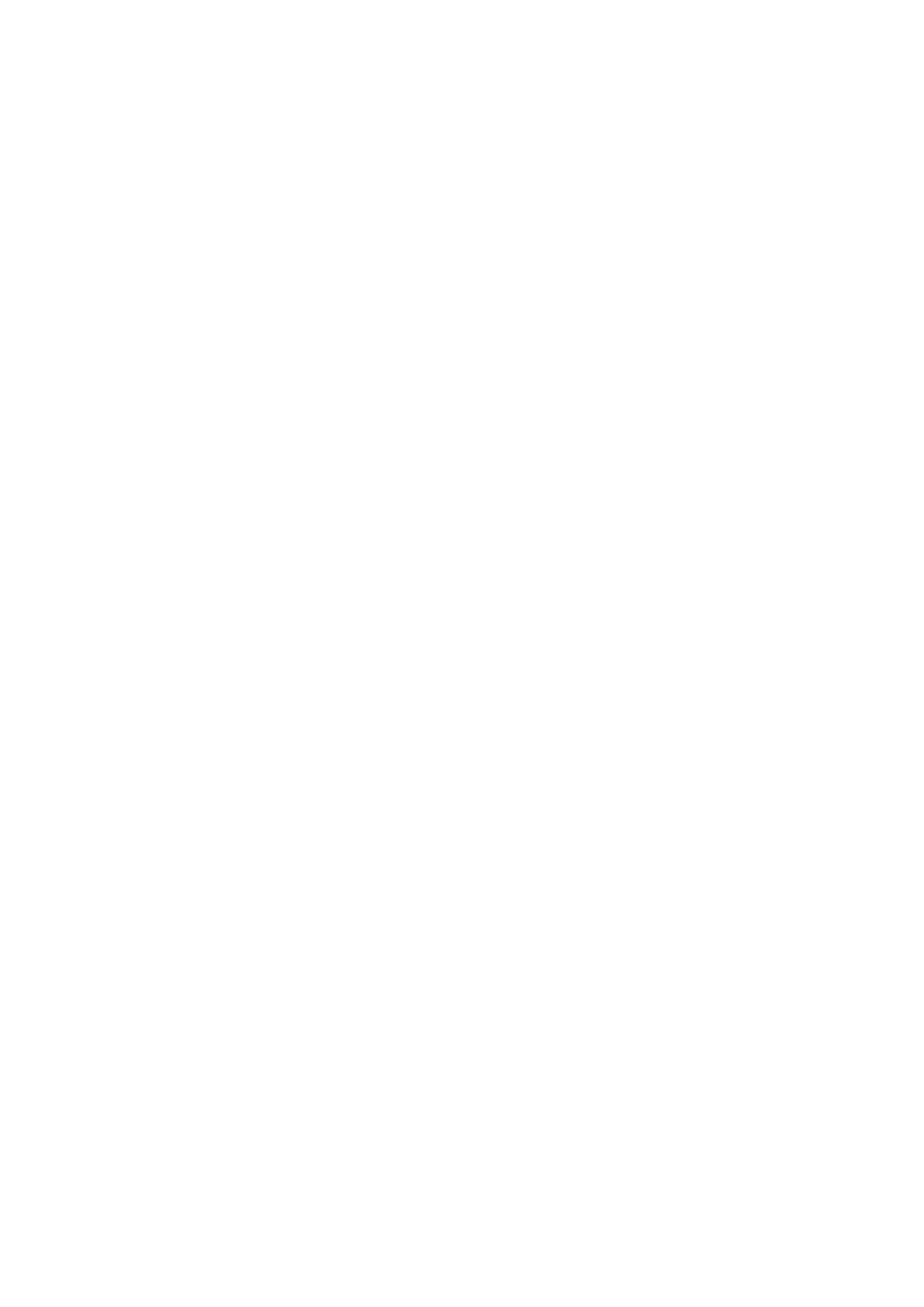### 1 Abstract

Muscle tissue samples were collected from SBT landed by the Indonesian longline fishery in Bali, Indonesia (adults; n=1500) and from harvested SBT at tuna processors in Port Lincoln, Australia (juveniles; n=1600) in 2019/20. Samples collected in Indonesia are stored at -20°C during the harvest season (Sep-Apr). They will be transported frozen to Hobart and held at -20°C until they are processed.

Muscle samples from the 2018/19 season were subsampled and DNA extracted. A portion of the DNA was sent to DArT for genotype sequencing. The remaining tissue and extracted DNA samples were moved to a -80°C archive freezer, where they currently remain.

DNA extracts from the 2017/18 muscle tissue samples selected for genotyping (Farley et al. 2019) were processed by DArT and the genotype data sent to CSIRO in early 2020. The kin-finding analyses to identify parent-offspring pairs (POPs) and half-sibling pairs (HSPs) were updated to include these data using the same methods for genotype calling and kin-finding as last year, and the identified POPs and HSPs were provided to the CCSBT in April 2020. The total number of POPs to date is 89, and the total number of HSPs for which we have high confidence is 161, with a false negative rate estimated at 0.26. In order to keep the risk of false positives very low, we needed to increase the lower cut-off on the "PLOD" statistic used for determining HSPs. This has resulted in fewer HSPs, and a higher false negative rate, than last year. In future, we aim to make use of a genome assembly for SBT to improve the separation and "reclaim" some of the HSPs currently being excluded; however, in the meantime, the number of HSPs is sufficiently large to provide reliable information for the MP.

## 2 Introduction

In 2013, the Extended Scientific Committee (ESC) developed a new Scientific Research Plan (SRP) for southern bluefin tuna (SBT). The specific projects and priorities for the SRP were considered in 2014 and again in 2015. Several items were identified as high priority in the work plan including the continued collection and genotyping of tissue samples for 'close-kin mark recapture' genetics to assess the abundance of adult southern bluefin tuna (SBT). The CCSBT has funded the collection and archiving of SBT muscle tissue (since the 2014/15 season) and DNA extraction & sequencing of the tissue samples (since the 2015/16 season). These samples and data subsequently contributed to the completion of a second CKMR abundance estimation project that incorporated both POP and HSP which was reported to the ESC in 2018 (Davies et al. 2018; 2020). Since 2018, the CCSBT have also funded the analysis of the sequencing data to find parent-offspring and half-sibling pairs in the samples (close kin identification). Table 1 shows the work undertaken in each project since 2015. In 2019, the CCSBT agreed to increase the number of tissue samples genotyped from ~2000 to 3,100 (the number actually collected) to increase the number of "POPs per cohort comparison" (Anon 2019). In this paper we provide an update on progress of activities in 2020.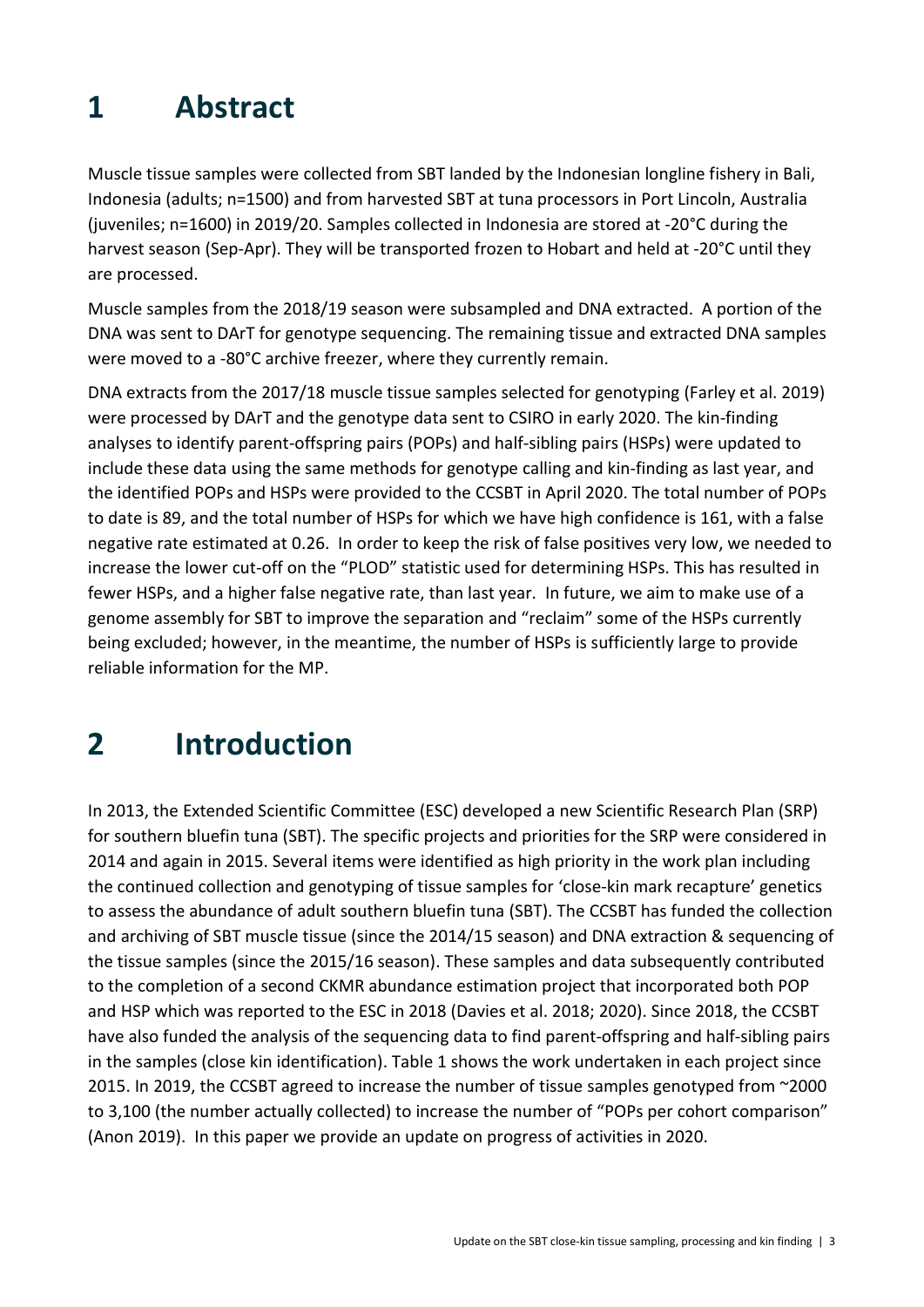| Project                | <b>Muscle tissue</b><br>collection | <b>DNA extraction &amp;</b><br>genotyping | Close kin<br>finding | <b>ESC paper</b>  |
|------------------------|------------------------------------|-------------------------------------------|----------------------|-------------------|
| 2015                   | 2014/15                            | NA <sup>1</sup>                           | NA <sup>1</sup>      | CCSBT-ESC/1509/15 |
| 2016                   | 2015/16                            | 2014/15                                   | NA <sup>1</sup>      | CCSBT-ESC/1609/08 |
| 2017                   | 2016/17                            | 2015/16                                   | NA <sup>1</sup>      | CCSBT-ESC/1708/09 |
| 2018                   | 2017/18                            | 2016/17                                   | 2015/16              | CCSBT-ESC/1809/08 |
| 2019                   | 2018/19                            | 2017/18                                   | 2016/17              | CCSBT-ESC/1908    |
| 2020 (current project) | 2019/20                            | 2018/19                                   | 2017/18              | Current paper     |

Table 1. Summary of SBT close-kin work undertaken as part of CCSBT projects each year since 2015. For the genotyping and kin-finding analysis, the season in which the fish were sampled is given.

<sup>1</sup> Genotyping & close kin finding undertaken in FRDC project 2016-044 (see Bravington et al. 2017; Davies et al. 2018).

## 3 Muscle tissue collection

In Indonesia, targeted sampling of SBT occurred at Benoa Fishing Port in the 2019/20 spawning season using the existing Indonesia-CSIRO monitoring system for the longline fishery (e.g. see Proctor et al. 2006). Length measurements and muscle tissue samples were obtained for 1500 SBT ranging from 134-199 cm fork length (FL). The same fish are also sampled for otoliths (see Sulistyaningsih et al. 2020). Samples are stored at -20°C during the harvest season (Sep-Apr). They will be transported frozen to Hobart and held at -20°C until they are processed.

In Australia in June-July 2020, muscle tissue samples were collected from juvenile SBT at the tuna processors during harvest in Port Lincoln, South Australia. Tissue was obtained from 1600 fish ranging from 98-109 cm FL to ensure the full size range of 3 year-olds is being sampled. The tissue samples were frozen according to protocols provided by CSIRO and will be transported frozen to Hobart and held at -20°C until they are processed.

The frozen muscle tissue samples are stored in consecutively labelled boxes with 100 positions (10 by 10) in each box (A01 through J10). Individual sample are given a unique identification label (e.g., SbPL2014\_Bx01\_A01).

# 4 Close kin genotyping

DNA extracts from the 2017/18 muscle tissue samples selected for genotyping (Farley et al. 2019) were processed by DArT in 2019/20 and the sequencing data sent to CSIRO Hobart in early 2020.

Compared to previous years where a subsample of tissue samples were selected for genotyping, all tissue samples collected in the 2018/19 season were selected. Of these, 1599 were from fish caught by the Australian surface fishery in the Great Australian Bight (juveniles) and 1500 from fish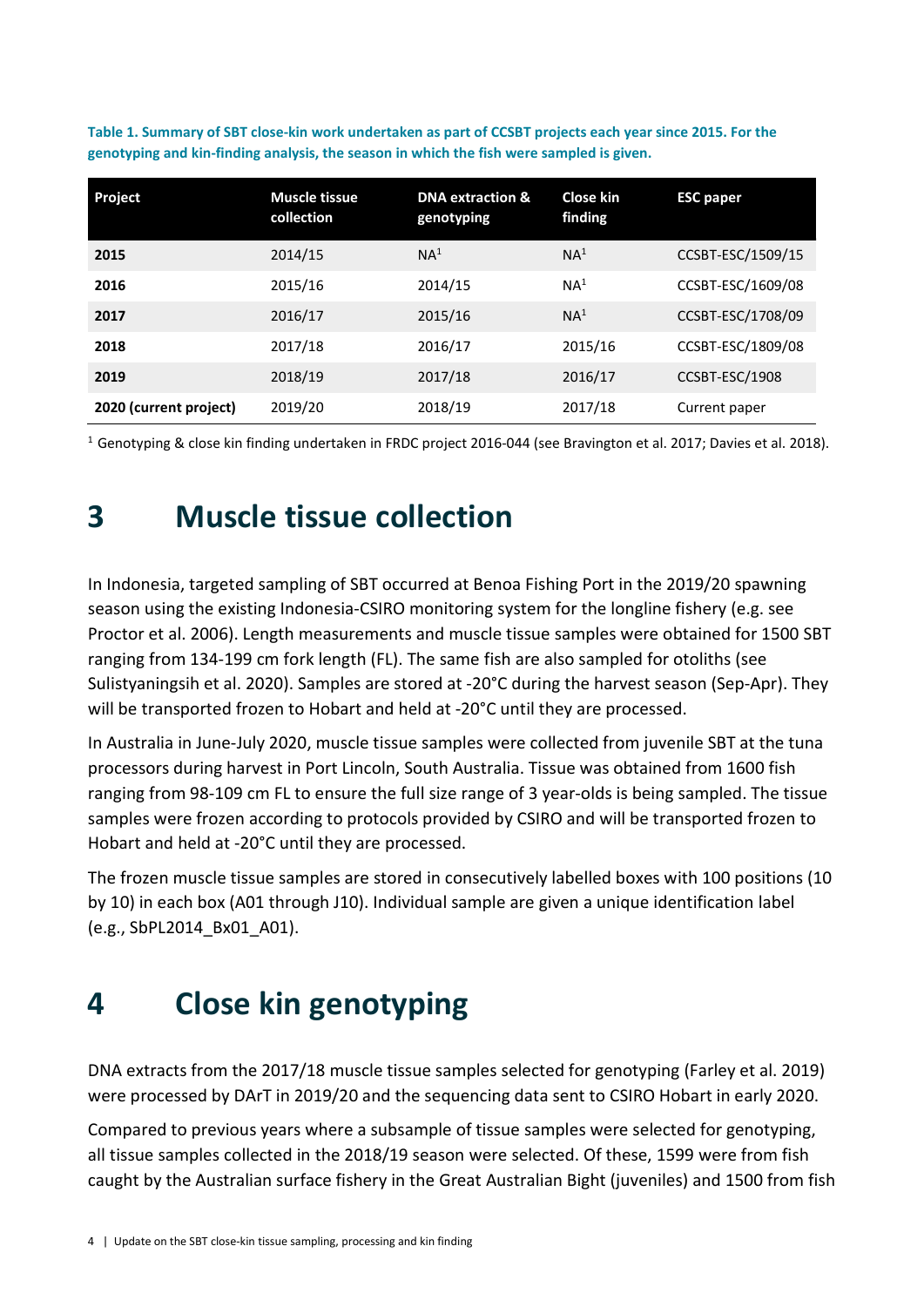caught by the Indonesian longline fishery and landed in Bali, Indonesia (adults). The length distribution of fish genotyped is shown in Figure 1.

In previous years when fewer fish were genotyped, only fish ≥150 cm FL were selected from the Indonesian catch to avoid potential of including immature fish. Reproductive studies, however, have shown that all SBT samples from the Indonesian catch on the spawning ground are mature (Farley and Davis 1998, 2015; Hartaty et al. 2019; Hartaty and Zulkarnaen 2020); since the population model for the close kin data accounts for differential fecundity with size, inclusion of these small fish should not bias the results.

DNA was extracted from a 10mg sub-sample of tissue for all fish. For all samples, a magnetic beadbased extraction protocol (Machery Nagel Nucleomag) kit was used on an Eppendorf EP motion robot to produce a 90uL archive and 30uL working stock of DNA in micro-titre format plates.

Archive plates of extracted DNA are stored in dedicated -80°C freezers located at CSIRO Hobart. Working stock plates of extracted DNA were shipped to Diversity Arrays Technology (DArT) in Canberra for sequencing, referred to as "DArTcap", of approximately 2000 single nucleotide polymorphic loci (SNPs). When completed, the sequencing information will be transmitted to CSIRO Hobart.



Figure 1. Length frequency of SBT selected for close-kin mark recapture genotyping from the 2018/19 samples collected in Indonesia (top) and Port Lincoln, Australia (bottom).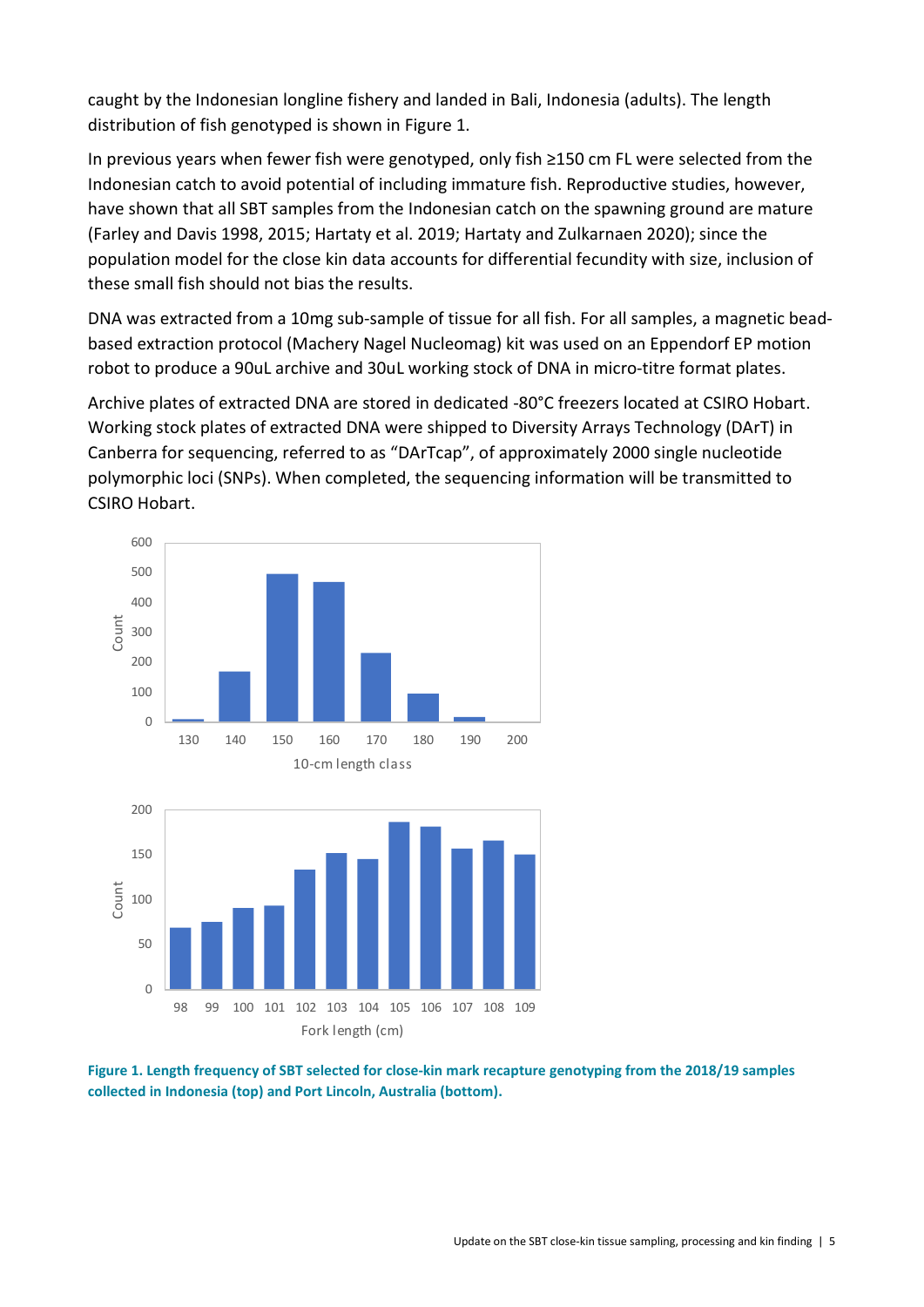## 5 Close kin finding

The kin-finding analysis database used for identification of parent-offspring pairs (POPs) and halfsibling pairs (HSPs) was updated to include the 2017/18 data.

Prior to kin-finding, the sequencing data are used to "call the genotype" for each fish and locus in the data (i.e., to infer the pair of alleles present). This genotype-calling entails quite complicated algorithms developed by CSIRO specifically for DArTcap sequencing data, and also estimates the genotyping error-rates for each locus, which is important in the identification of HSPs. Same as last year, a plate-level standardization was applied to the sequence count data from all years before calling the genotypes (see Farley et al. 2019). This ensured that, for a given loci, the average count across all samples on a plate was the same for every plate..

Similar to past years, a series of quality control (QC) steps were applied to the genotyped data to remove fish with unreliable genotype calls. These include: a test for heterogeneity to remove fish with an unexpectedly high number of heterozygous loci, which could be an indication of crosscontamination of DNA between individuals; a test of whether an individual's genotype could plausibly have been drawn from the 'stock' represented by the rest of the samples to remove fish potentially mis-identified as SBT; and a test for an over-representation of null alleles in each individual genotype to remove degraded samples. After applying the QC steps to the entire dataset, 6,969 adults and 13,833 juveniles remained for kin-finding (Table 2), noting that only the juveniles are used in identifying HSPs.

Table 2. Number of fish used in the kin-finding analyses this year after quality control (QC) checks were applied. For the adults, samples were collected from Indonesia in the fishing season ending in the year shown (i.e., samples collected over the 2005/06 fishing season are referred to as year 2006).

| Year         | <b>Adults</b> | <b>Juveniles</b> |
|--------------|---------------|------------------|
| 2006         | 0             | 1317             |
| 2007         | 0             | 1325             |
| 2008         | 0             | 1356             |
| 2009         | 0             | 1347             |
| 2010         | 972           | 1315             |
| 2011         | 958           | 963              |
| 2012         | 536           | 876              |
| 2013         | 959           | 903              |
| 2014         | 922           | 899              |
| 2015         | 0             | 953              |
| 2016         | 951           | 854              |
| 2017         | 971           | 948              |
| 2018         | 700           | 777              |
| <b>Total</b> | 6969          | 13,833           |

6 | Update on the SBT close-kin tissue sampling, processing and kin finding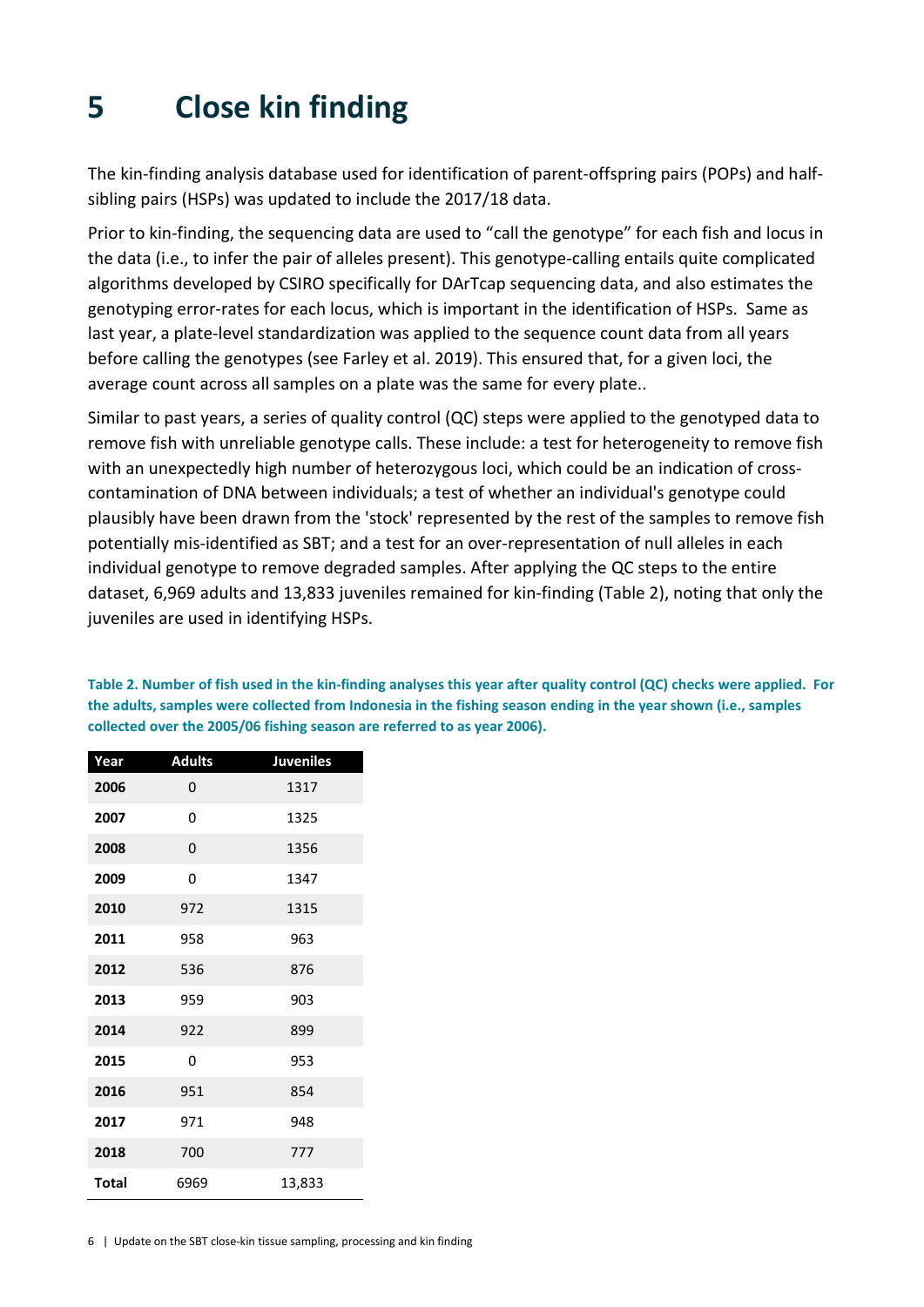### POP-finding

We used the genotype data to identify POPs using the same method as the previous two years, which is a modified Mendelian-exclusion statistic referred to as the Weighted-PSeudo-EXclusion (WPSEX) statistic (see Appendix B of Bravington et al. 2017). Figure 2 shows part of the histogram of the WPSEX statistic, across all genotyped adult-juvenile pairs (13,833 juveniles x 6,969 adults = 96.4 million comparisons). The POPs are visible as a small bump on the left side, and are clearly separated from non-POPs. Most of the histogram (to the right) has been truncated, because otherwise the POPs are too few compared to the gigantic bump of unrelated pairs (the peak of which is around 0.116, where theory predicts it should be based on allele frequencies of each locus) and could not be visualized. The giant bump drops off very quickly to the left of ~0.08, and the flattish tail around 0.05-0.075 will contain a number of adult/juvenile HSPs or grandparentgrandoffspring pairs, which should be somewhat rarer than POPs on demographic grounds.



Figure 2. Histogram of the weighted-pseudo-exclusion (WPSEX) statistic for identifying parent-offspring-pairs (POPs). Low values (below the vertical blue dashed line) indicate POPs. The x-axis is right-truncated to omit the gigantic peak of unrelated pairs to the right.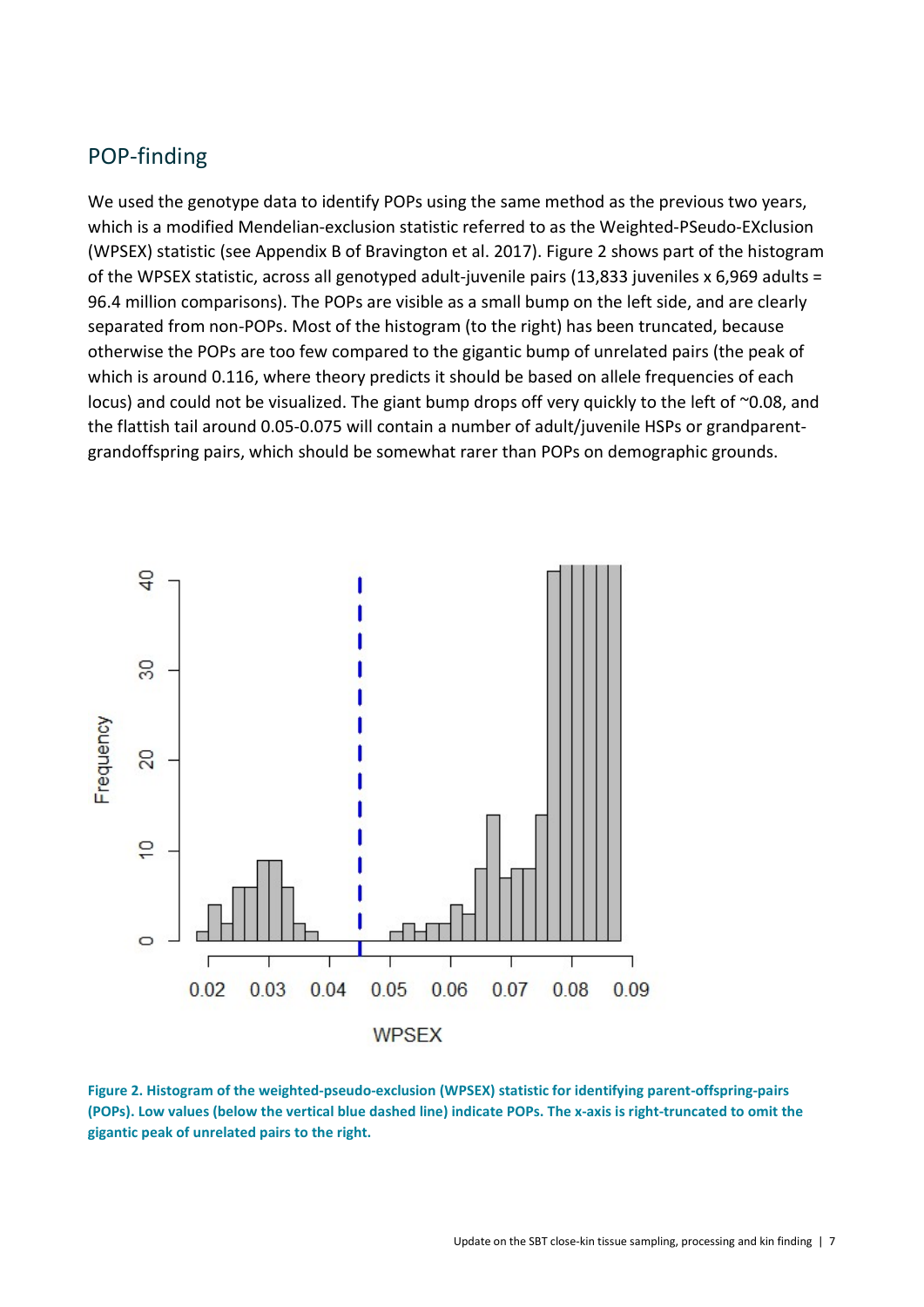The number of POPs identified in this data set is 46. Including the POPs that were identified previously using microsatellites (recall that the genotyping method changed after 2015 from using microsatellites to DArTcap sequencing; see Bravington et al. 2015, 2017), we now have a total of 89 pairs. The breakdown by juvenile birth year and adult capture year is given in Table 3.

|      | 2006      | 2007        | 2008        | 2009           | 2010         | 2011         | 2012        | 2013         | 2014         | 2016      | 2017         | 2018           |
|------|-----------|-------------|-------------|----------------|--------------|--------------|-------------|--------------|--------------|-----------|--------------|----------------|
| 2002 | $\Omega$  | $\mathbf 0$ | $\mathbf 0$ | 0              | $\mathbf 0$  | <b>NA</b>    | <b>NA</b>   | <b>NA</b>    | <b>NA</b>    | <b>NA</b> | <b>NA</b>    | <b>NA</b>      |
| 2003 | $\Omega$  | 5           | 1           | 2              | 0            | 0            | 0           | 1            | 0            | 1         | 0            | 0              |
| 2004 | $\Omega$  | 2           | $\mathbf 0$ | 0              | 3            | $\mathbf 0$  | 0           | 0            | $\mathbf 0$  | 0         | 0            | 0              |
| 2005 | 1         | 4           | 5           | 4              | $\mathbf{1}$ | 0            | 0           | 1            | 2            | 0         | 0            | 0              |
| 2006 | <b>NA</b> | 4           | 3           | $\overline{2}$ | $\mathbf 0$  | 0            | $\mathbf 0$ | $\mathbf 0$  | $\mathbf 0$  | 0         | $\mathbf 0$  | 0              |
| 2007 | <b>NA</b> | ΝA          | 3           | 4              | 1            | 3            | 2           | 0            | 2            | 0         | 1            | 0              |
| 2008 | <b>NA</b> | <b>NA</b>   | <b>NA</b>   | <b>NA</b>      | $\mathbf 0$  | $\mathbf{1}$ | 1           | $\mathbf{1}$ | $\mathbf 0$  | 0         | $\mathbf 0$  | $\overline{2}$ |
| 2009 | <b>NA</b> | <b>NA</b>   | NA          | <b>NA</b>      | 0            | 1            | 1           | $\mathbf{1}$ | 0            | 0         | 0            | 0              |
| 2010 | <b>NA</b> | <b>NA</b>   | <b>NA</b>   | <b>NA</b>      | $\mathbf{0}$ | $\mathbf 0$  | 1           | 4            | $\mathbf 0$  | 2         | $\mathbf 0$  | 0              |
| 2011 | <b>NA</b> | <b>NA</b>   | <b>NA</b>   | <b>NA</b>      | 0            | 0            | 1           | 2            | 1            | 2         | $\mathbf 0$  | 0              |
| 2012 | <b>NA</b> | <b>NA</b>   | <b>NA</b>   | <b>NA</b>      | $\mathbf 0$  | 0            | 0           | $\mathbf{1}$ | $\mathbf{1}$ | 0         | 0            | $\mathbf{1}$   |
| 2013 | <b>NA</b> | <b>NA</b>   | <b>NA</b>   | <b>NA</b>      | 0            | 0            | 0           | 0            | 0            | 1         | 1            | 3              |
| 2014 | <b>NA</b> | <b>NA</b>   | <b>NA</b>   | <b>NA</b>      | 0            | $\mathbf 0$  | 0           | 0            | $\mathbf 0$  | 0         | $\mathbf{1}$ | 0              |
| 2015 | <b>NA</b> | <b>NA</b>   | NA          | NA             | 0            | 0            | 0           | 0            | 0            | 1         | 0            | 0              |

Table 3. Number of POPs (including those identified using microsatellites and DArTcap data) broken down by juvenile birth year (rows) and adult capture year (columns).

### HSP-finding

HSPs were identified using the same method as the previous two years, which is based on a pseudo-log-odds-ratio (PLOD) statistic to measure the relative probability of a pair of fish having their observed genotypes if they are HSPs compared to if they are unrelated. The details are provided in Appendix C of Bravington et al. (2017).

Among 13,833 juveniles included in the HSP-finding analysis (i.e., 13,833  $*$ 13,832 /2 = ~95.7 million pairwise comparisons), we found 161 that we are quite confident are HSPs (and four that are full-sibling-pairs (FSPs)) based on the PLOD test statistic (Figure 3). The observed PLOD distributions for unrelated pairs and HSPs match the predictions of genetic theory (Figure 3, left), which gives us confidence in using this statistic to identify HSPs.

The division between PLOD values for HSPs and FSPs (the four isolated individuals to the right of PLOD = 150) is clear<sup>1</sup> (Figure 3). However, the PLOD statistic does not give a clear separation between the bump for HSPs and that (to the left) for unrelated/less-related fish – and as total sample sizes increase, the potential for overlap between true HSPs and unrelated/less-related pairs becomes greater.

 $<sup>1</sup>$  Note that all four FSPs were within-cohort pairs, as one would expect for a large adult stock.</sup>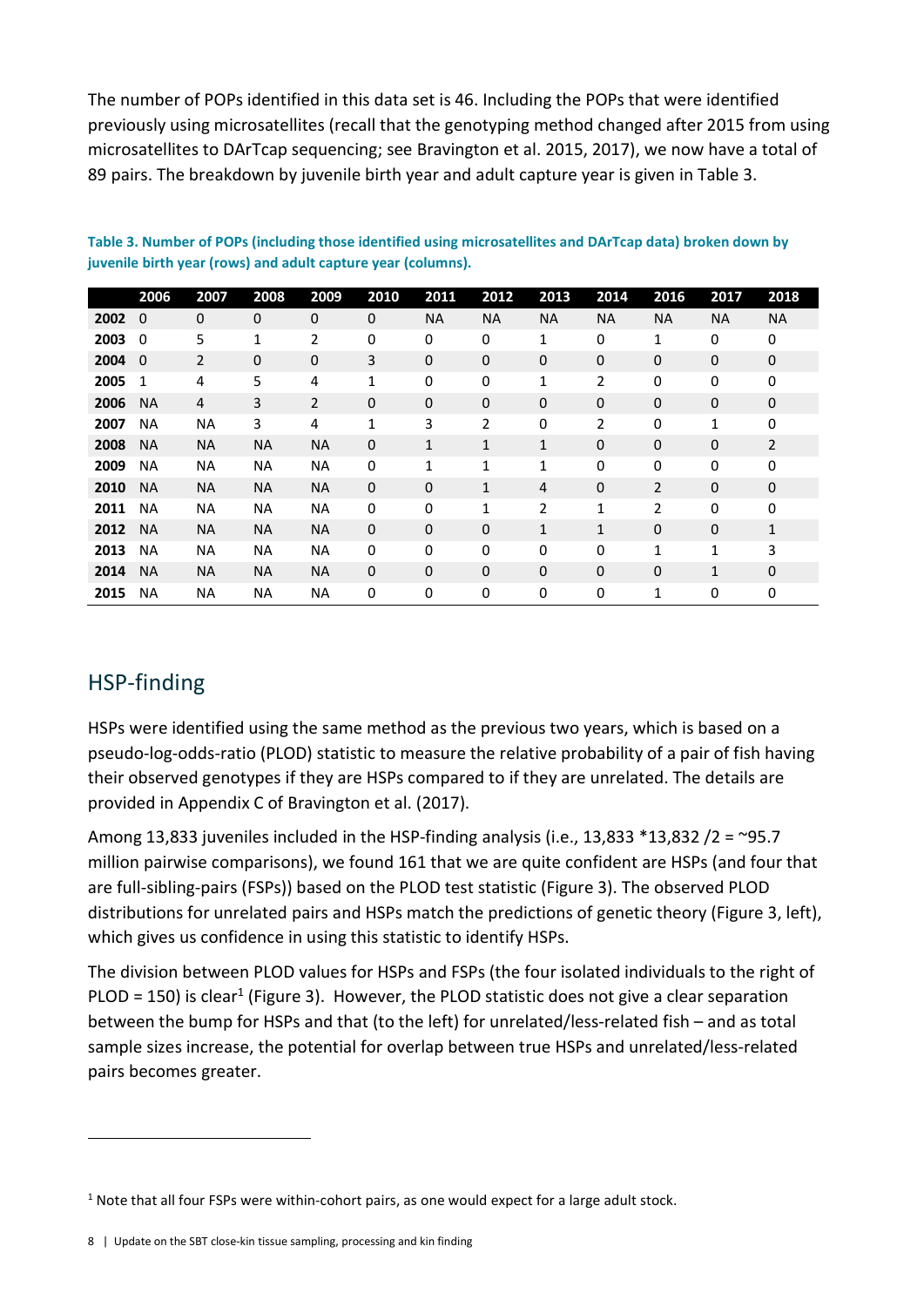We used the same method described last year (Farley et al. 2019) to determine the PLOD value to use as the lower cut-off for HSPs. In brief, we made use of the theoretical means and approximate variances of the PLOD distributions for HSPs and unrelated/less-related pairs to choose a cut-off value that ensures that the number of false-positives is unlikely to be more than 2 (=1.2% based on 161 potential HSPs), whilst maintaining as many HSPs as possible. Using this method, we determined the lower cut-off value for HSPs to be 50 (Figure 4). This cut-off is larger than the value of 40 used last year, but was necessary in order to keep the risk of false positives equally low.

An inevitable consequence of ensuring that false positives are rare is that a reasonable number of false negatives will be present; using the expected PLOD distribution for HSPs, we estimated the true number of HSPs to be about 26% higher than 161 because of false-negatives. The falsenegative rate is allowed for in the population modelling, so is not a problem as long as we have a good estimate of it (Bravington et al. 2017).

The breakdown in numbers of identified HSPs by birth years is given in Table 4.



Figure 3. (left) Log histogram showing the pseudo-log-odds-ratio (PLOD) statistic for every pairwise comparison of juvenile SBT (~95.7 million comparisons). The solid blue line shows the theoretical distribution for unrelated pairs (UPs), and the red and green vertical lines are the theoretical means for UPs and HSPs respectively. (right) Histogram of PLOD values above -5. Values between the two vertical blue dashed lines indicate almost certain HSPs (see text). Higher values (>150) indicate full-sibling-pairs (FSPs), and lower values (<50) indicate unrelated and lessrelated pairs, but will also contain some false-negative HSPs (see text).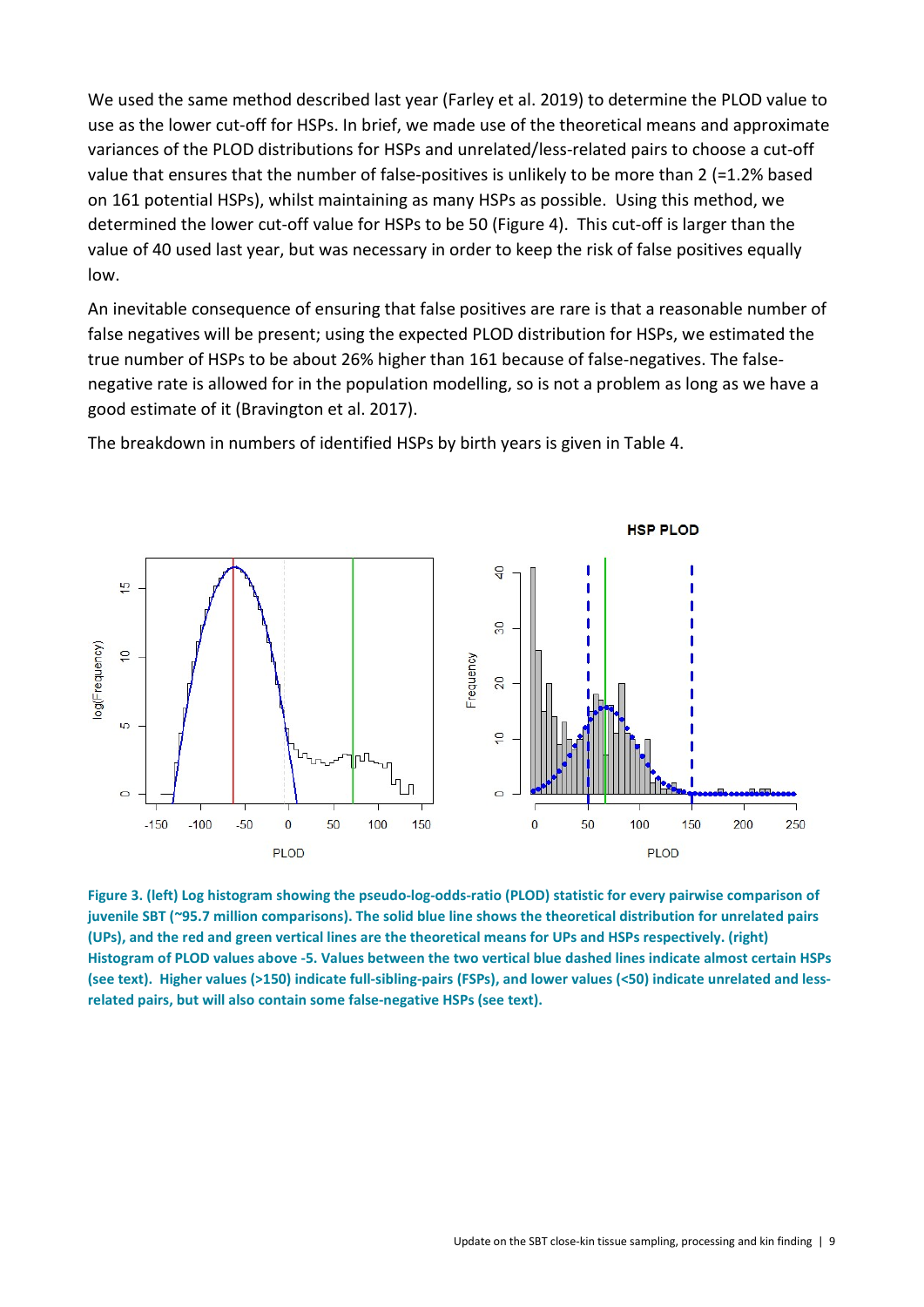

Figure 4. Approximate PLOD distributions for unrelated (UP), half-cousin (HCP), half-thiatic (HTP) and half-sibling (HSP) pairs. By picking a lower cutoff of PLOD = 50 for HSPs, we expect no false-positive UPs or HCPs and a minimal number of false-positive HTPs.

|      | 2003 | 2004 |                |   |             |                |             |                |                |                | 2005 2006 2007 2008 2009 2010 2011 2012 2013 2014 2015 |                |                |
|------|------|------|----------------|---|-------------|----------------|-------------|----------------|----------------|----------------|--------------------------------------------------------|----------------|----------------|
| 2003 | 2    | 4    | $\overline{2}$ | 1 | $\mathbf 0$ | 0              | 1           | 0              | $\mathbf 0$    | $\overline{2}$ | 0                                                      | $\overline{2}$ | $\mathbf{1}$   |
| 2004 |      | 6    | 3              | 6 | 2           | $\overline{2}$ | 1           | 0              | 0              | 2              | 0                                                      | 0              | 0              |
| 2005 |      |      | 5              | 3 | 3           | 3              | $\mathbf 0$ | 5              | $\mathbf{1}$   | $\mathbf{1}$   | $\mathbf 0$                                            | $\overline{2}$ | 0              |
| 2006 |      |      |                | 8 | 4           | 1              | 3           | 5              | 3              | $\mathbf 0$    | 1                                                      | 1              | $\mathbf{1}$   |
| 2007 |      |      |                |   | 3           | 3              | 2           | $\overline{2}$ | 2              | 2              | $\overline{2}$                                         | 1              | $\overline{2}$ |
| 2008 |      |      |                |   |             | 5              | 1           | 1              | $\overline{2}$ | 3              | 0                                                      | 1              | 0              |
| 2009 |      |      |                |   |             |                | 1           | $\overline{2}$ | 1              | 0              | $\mathbf 0$                                            | 0              | 0              |
| 2010 |      |      |                |   |             |                |             | 2              | $\mathbf{1}$   | $\overline{2}$ | $\mathbf{1}$                                           | 0              | 1              |
| 2011 |      |      |                |   |             |                |             |                | 3              | $\overline{2}$ | $\mathbf{1}$                                           | 0              | 3              |
| 2012 |      |      |                |   |             |                |             |                |                | 3              | 2                                                      | 1              | $\mathbf{1}$   |
| 2013 |      |      |                |   |             |                |             |                |                |                | 2                                                      | 4              | $\mathbf{1}$   |
| 2014 |      |      |                |   |             |                |             |                |                |                |                                                        | 2              | $\overline{2}$ |
| 2015 |      |      |                |   |             |                |             |                |                |                |                                                        |                | $\overline{4}$ |

Table 4. Number of HSPs broken down by birth year of younger sibling (rows) and older sibling (columns).

### Summary

The project successfully completed: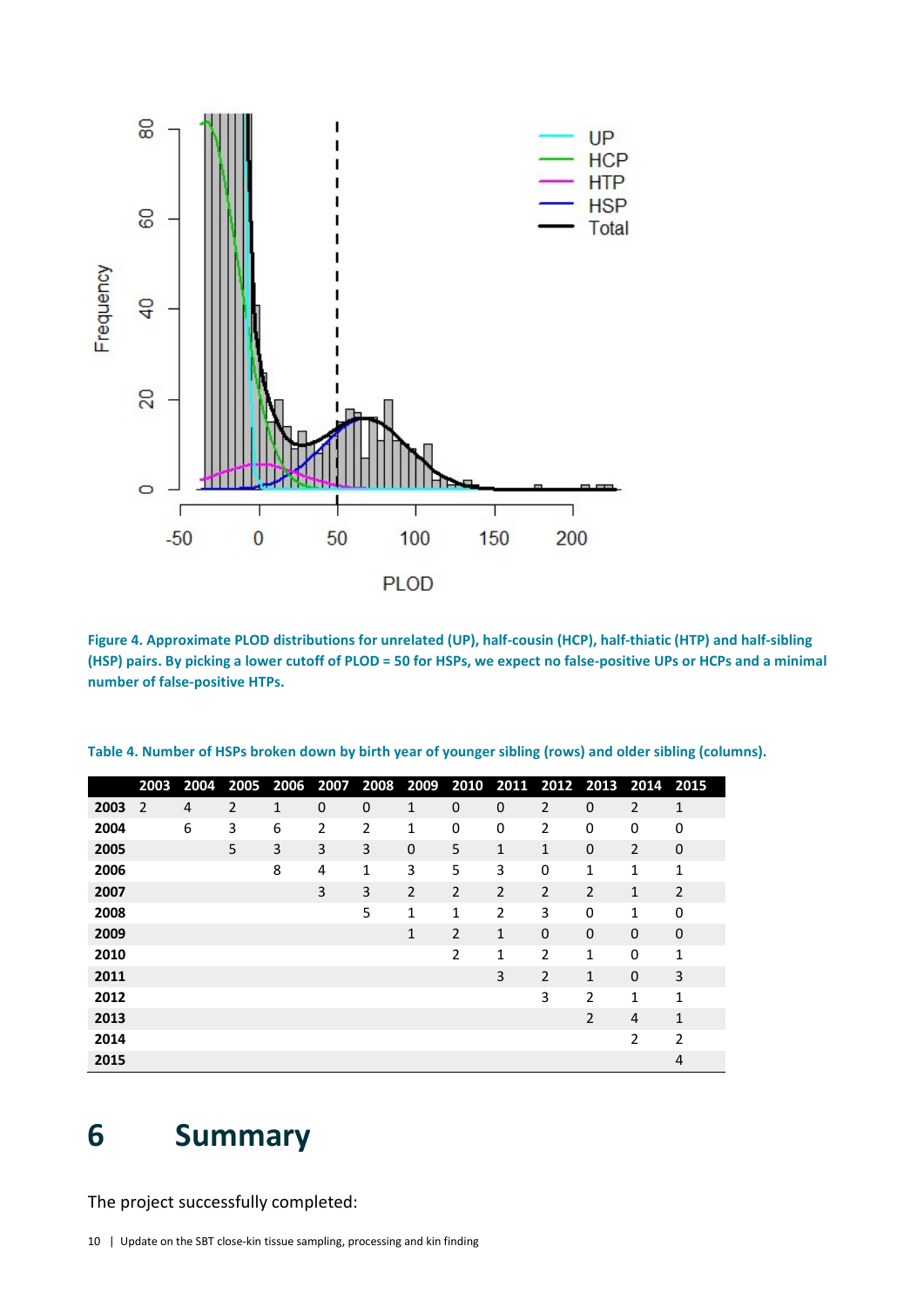- 1) 2019/20 tissue sampling in Australia and Indonesia (juveniles aand adults);
- 2) 2018/19 tissue subsampling and DNA extraction. DArT will complete the genotyping before the end of the project.
- 3) 2017/18 kin finding (POPs and HSPs).

An updated dataset of identified SBT POPs and HSPs was provided to the CCSBT in April 2020. To date, a total of 89 POPs and 161 "high confidence" HSPs have been identified, with the false negative rate for HSPs estimated to be 0.26. As noted in past reports, the overlap between true HSPs and unrelated (or weakly-related) pairs will increase as the total sample sizes increase. Thus, in order to keep the risk of false positives very low, it was necessary this year to increase the lower cut-off on the "PLOD" statistic used for determining HSPs. This has resulted in fewer HSPs, and a higher false negative rate, than last year. In future, we aim to make use of a genome assembly for SBT to improve the separation and "reclaim" some of the HSPs currently being excluded; however, in the meantime, the number of HSPs is sufficiently large to provide reliable information for the MP.

### 7 References

Anonymous (2019). Report of the Twenty Sixth Annual Meeting of the Commission, Commission for the Conservation of Southern Bluefin Tuna, 17 October 2019, Cape Town, South Africa.

Bravington M, Eveson P, Grewe P, Davies C. 2015. SBT Close-Kin Mark-Recapture: options for the medium term. CCSBT-ESC/1509/19.

Bravington MV, Eveson JP, Grewe PM, Davies CR. 2017. SBT close-kin mark-recapture with parentoffspring and half-sibling pairs: update on genotyping, kin-finding and model development. CCSBT-ESC/1709/12.

Davies CR, Bravington M, Bravington MV, Grewe PM, Eveson JP. 2018. Close-kin project Report. CCSBT-ESC/1809/14.

Davies C, Bravington M, Bravington M, Eveson P, Lansdell, M, Aulich J, Grewe P. 2020. Nextgeneration Close-kin Mark Recapture: Using SNPs to identify half- sibling pairs in Southern Bluefin Tuna and estimate abundance, mortality and selectivity. Final Report, FRDC Project No 2016-044.

Farley JH, Davis TLO 1998. Reproductive dynamics of southern bluefin tuna, Thunnus maccoyii. Fishery Bulletin. 96(2): 223-236.

Farley JH, Davis TLO, Bravington MV, Andamari R, Davies CR. 2015. Spawning dynamics and size related trends in reproductive parameters of southern bluefin tuna, Thunnus maccoyii. PLoS ONE 10(5): e0125744. doi:10.1371/journal.pone.0125744

Farley J, Eveson P, Bravington M, Aulich J, Grewe P. 2019. Update on the SBT close-kin tissue sampling, processing, kin finding and long-term sample storage. CCSBT-ESC/1909/08.

Hartaty H, Zulkarnaen F. 2020. Updated study of the reproductive activity of SBT caught in Indonesian tuna fisheries. CCSBT-ESC/2008/Info03.

Hartaty H, Fahmi Z, Farley J. 2019. Study of the reproductive activity of SBT caught in Indonesian tuna fisheries. CCSBT-ESC/1909/42.